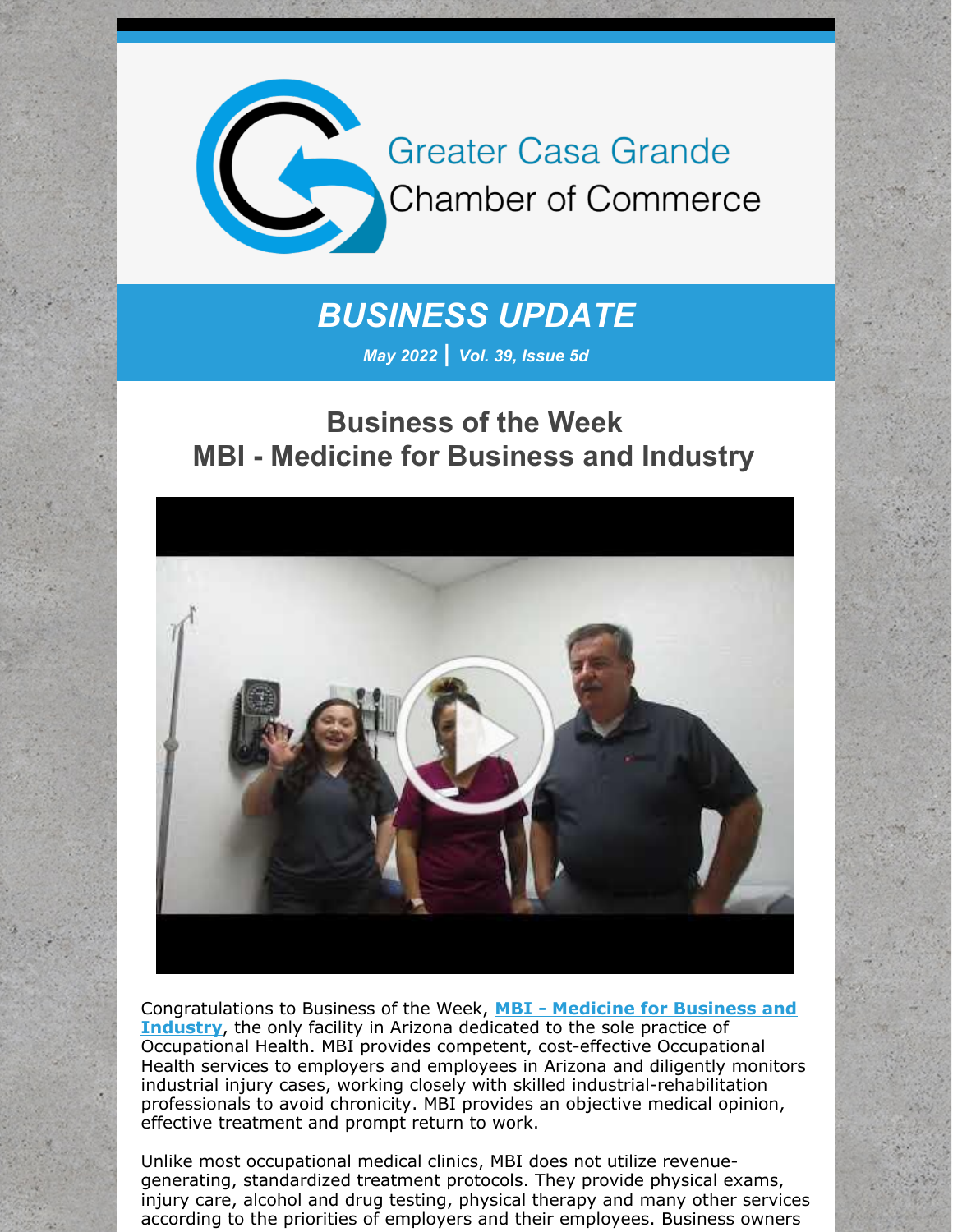interested in learning more are welcome to contact John McGuire and his team at 520-836-3800. Tell them you were referred by the Greater Casa Grande Chamber of Commerce.



Learn about business energy solutions at aps.com/s4b.



## **Chamber Events**

**Please join us for the following event(s)**

#### **May [Business](https://cca.casagrandechamber.org/EvtListing.aspx?dbid2=AZCAGR&evtid=28074&class=E) After Hours**

Wednesday, May 25, 5:15pm - 7:00pm Hosted by Spanish Trails West Resort, 312 E. O'Neil Dr. **RSVP Requested by Tuesday, May 24**



 $\sim$  Hawaiian themed hors d'oeuvres! Wear your favorite Hawaiian shirt! Make business connections!  $\sim$  Food and fun!  $\sim$  50/50 and Door Prize Drawings (tickets are cash only)

#### **Upcoming Chamber Groups & Meetings**

**[Government](https://r20.rs6.net/tn.jsp?f=001fIicdBpbhliEqVCT7hL0kgb44T_cd1KGMVZ2gk4PesSR1fk_x2IPRy6hjBCMbRwML_-15bJDDN-sil2ce4DHYyMwB-LxMeGAOyGRXE81mEdJAhwD-RfvSoB9TtcES_3IazKv94zwABBXq673UDZIzyFVL5xC2bgZf3SlogOK8qf5YlCW7eB-y6ZdpHtLaSDbQGLpiO2IRUZ3zc6fnUYeYY-5rYPDCPYq_Mq0ubBkjAo=&c=&ch=) Affairs Committee** Wednesday, June 1, 2022, 7:30am - 8:30am HYBRID Meeting at the Greater Casa Grande Chamber of Commerce

> **Business [Ambassador](https://r20.rs6.net/tn.jsp?f=001wR00tS-HiaI-x405wcQx0x2ZF1M9o_d6nyXYCPjBGnhCCnpyg5oTWuV1GPIge0vt-2Bmj1v65a2vhNNzvCjZnWZgLAEIHWcyszj60cxMzJ2xWZhkLZGQK9ezmTEpX3_nczgmQtsRWo7PvtL2tU82t5ttAJCHV9yD80xmosTv4PaxvoGMXiRmzGD-CSfrlLXwO7RHdlodhem9dFd_iTTcmP0nbwrO1DG00NqmzAtxFzo=&c=F17R6jEIaTc8zXuWmKvyR57PB9IyI1TfAQkEx28tB1MzQ-2SHkLW0g==&ch=VY2_vJH4mIGFUEBLJfNRy00ypkBPtVI8cFXqhPfo9UyK-8rj2_kmZw==) Committee** Thursday, June 9, 7:30am - 8:30am Greater Casa Grande Chamber of Commerce

**Young [Professionals](https://r20.rs6.net/tn.jsp?f=001SAfMcPdfFc7dp9FWdhX3dZnXeb1T58kHdow07G8o5-juBNtK7UHFSGEcPYZh0ln3TkuDO0dblgexBkSGRGlCdZoVTFG_2DKIbGiXWOkH5RK5h9hDw-Br4eb38MxpwJgrD5ACUdWQlHKHUv7RSf6USsc7ZrTwcaezG2YUvXJzz1A9zWFlACgFbJKgZ1x1YzGjOcKFMGmG_SkYZWEqceJ3wfhCTmDVI5d4cXb4IbOhucs=&c=&ch=) Network** Thursday, June 9, 4:00pm – 5:30pm Eva's Fine Mexican Food, 665 N. Pinal Avenue

#### **Healthcare [Roundtable](https://cca.casagrandechamber.org/EvtListing.aspx?dbid2=AZCAGR&evtid=37292&class=E)**

Wednesday, July 20, 2022, 5:30pm - 6:30pm Greater Casa Grande Chamber of Commerce, 575 N. Marshall Street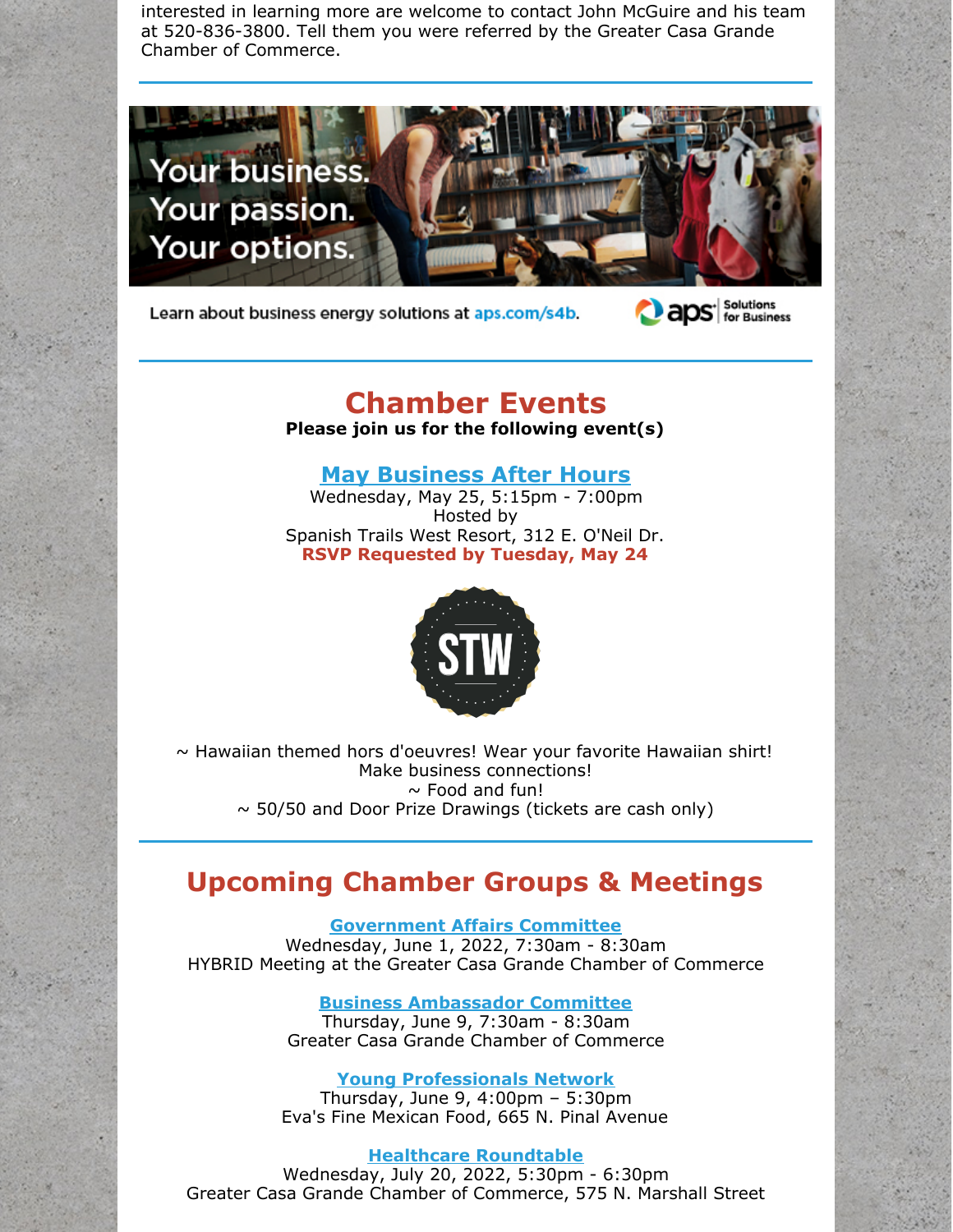Business - Community - Connections - Opportunity These are the Chamber's areas of focus...and also a great way to promote our member businesses and Casa Grande Community.

#### **May Biz Outlook Luncheon**

We had a full house at last Friday's Biz Outlook Luncheon at **[Francisco](http://www.franciscogrande.com) Grande Hotel & Golf Resort**. Attendees had time to mingle before enjoying a delicious buffet lunch, and hearing an update from Craig McFarland, Mayor of the **City of Casa [Grande](http://www.casagrandeaz.gov)**. Our thanks to **[APS](http://www.aps.com)**, our Featured Sponsor, for their support of the event. Here we have APS Community Affairs Manager, Richard Rosales presenting the Mayor with a **[Lucid](http://www.lucidmotors.com)** Air...Hot Wheels edition. (photo by Richard Rosales)



#### **Upcoming Ribbon Cuttings**

Monday, June 6, 9:00am Ribbon Cutting **Smart Savings Dollar Store** 992 E. Cottonwood Lane, #101 (Safeway Complex)

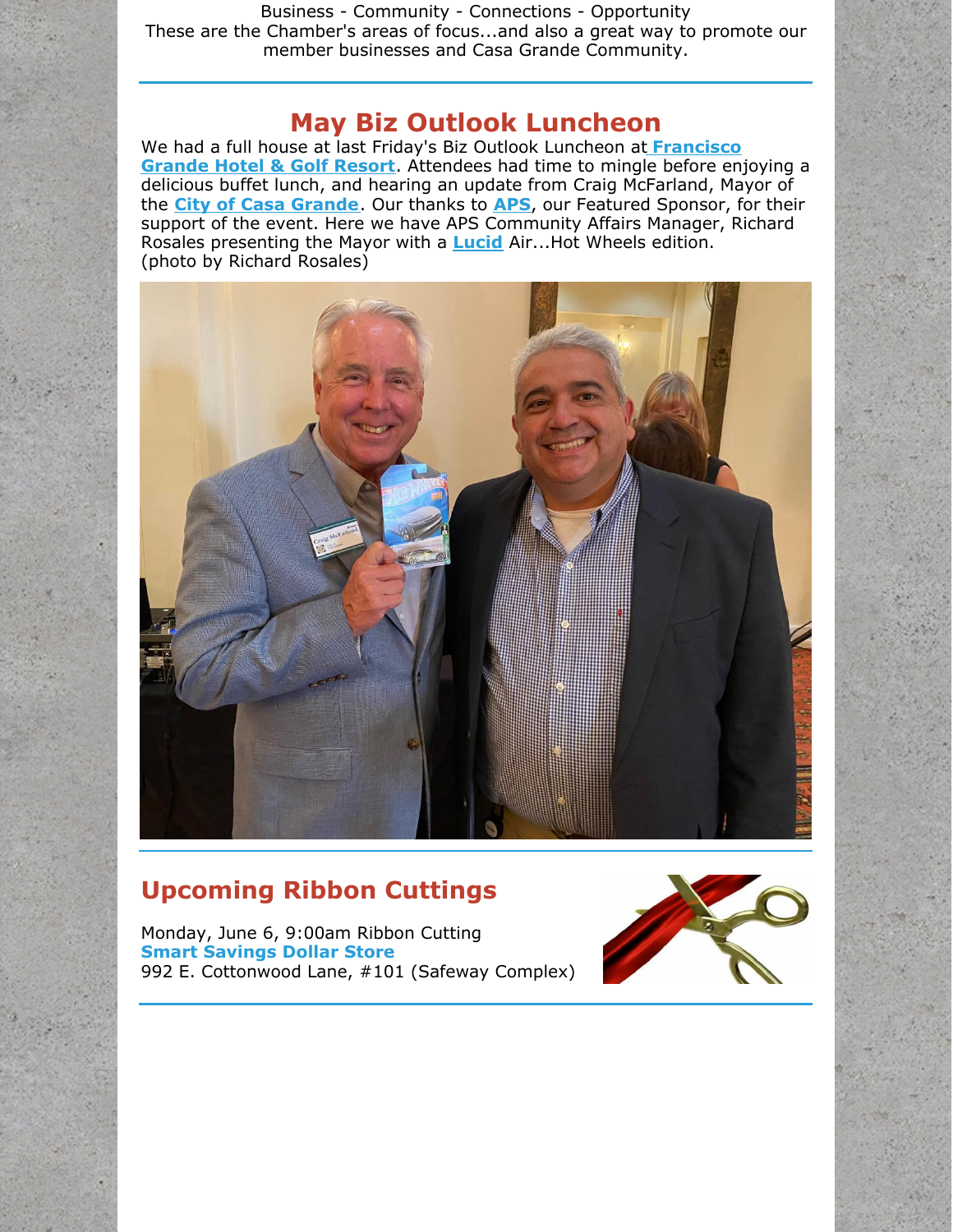

# **Business Briefs**

**AZ Notary & [Fingerprinting,](http://www.aznotaryandfingerprinting.com) LLC** is partnering with Pinal County Animal Shelter for an **[Adoption](https://files.constantcontact.com/8c5f2f7b701/8ce2f1f2-fba0-432a-8018-8cad1bb7da1b.pdf?rdr=true) Event**, 10:00am - 2:00pm, Saturday, May 28, 211 N. Florence Street, Ste. 2.

\_\_\_\_\_\_\_\_\_\_\_\_\_\_\_\_\_\_\_\_\_\_\_\_\_\_\_\_\_\_\_\_\_\_\_\_\_\_\_\_\_\_\_\_\_\_\_\_\_\_

**Academy [Mortgage](https://urldefense.com/v3/__https:/r20.rs6.net/tn.jsp?f=001EN734VFBR0ZW5182MWC7XiScX5aZXIf-MxpOOFzS8OCmPak4uUmITSCk2uuwvCgCaZQ5-UxEK2JWHVDQ7FoLA8w75id_Uix9KmBZtbQ0DCKuOtCFgVehmRzFKMpxezjoaTRoO2eFQIY9HUSXwrFTj6B8KaWTRlb7io4WYesFRMC853xjm-4Ool-BTCL_Js2ZOiU4tj0zLjsRYtFXiXaMtB8VUb3QYysi8mEwAsijzo8=&c=sxxBZ2Lc7UB6pzbS3jycbIGlNDXdj8D_ogD0TSkOZYu07N4pp-wobA==&ch=0d1p0Az7npJT63MUnmUPNO4hj_sy-7R6HjfThGZd2xJ3-FMa2cRIkA==__;!!G56PLLyD-9nXgFhp!MpI9hPHpxvkqP945mdppojzE8VDl43-1vPVA3kWsJIf3LqOVe9fIPPb8h4Do3pGlk7nviwZJAi55Nm8KDoE28Ed2atBjGC-QBVGXbY4%24) - Dawn Svoboda**'s 90, 120, 150, 180, and 360-day locks are great options that give you more time to shop and let lock in today's rate!. Check out this **[flyer](https://files.constantcontact.com/8c5f2f7b701/90d13f42-ccb8-41dc-907c-993b5a16665f.pdf?rdr=true)**. Learn more, visit **their [website](https://urldefense.com/v3/__https:/r20.rs6.net/tn.jsp?f=001EN734VFBR0ZW5182MWC7XiScX5aZXIf-MxpOOFzS8OCmPak4uUmITb5NGfAeUMPhoOVntnf6pHVF1qOACoWlzyt1tZX0SsOYAMR8VVrNfitU1xvvM3eFnI6raup7cqe2vCNJQ3RFOH0f_Hy6Dx40upzLm_i02U_wv4AhoOs39yk=&c=sxxBZ2Lc7UB6pzbS3jycbIGlNDXdj8D_ogD0TSkOZYu07N4pp-wobA==&ch=0d1p0Az7npJT63MUnmUPNO4hj_sy-7R6HjfThGZd2xJ3-FMa2cRIkA==__;!!G56PLLyD-9nXgFhp!MpI9hPHpxvkqP945mdppojzE8VDl43-1vPVA3kWsJIf3LqOVe9fIPPb8h4Do3pGlk7nviwZJAi55Nm8KDoE28Ed2atBjGC-QcCF71EM%24)** or call 520-316- 1341.

\_\_\_\_\_\_\_\_\_\_\_\_\_\_\_\_\_\_\_\_\_\_\_\_\_\_\_\_\_\_\_\_\_\_\_\_\_\_\_\_\_\_\_\_\_\_\_\_\_\_

**[SERVPRO](http://www.servprocasagrande.com/) of Casa Grande** advises Casa Grande grill masters to prepare now for a safe, savory outdoor cooking season. According to fire remediation specialist Eileen O'Brien of SERVPRO of Casa Grande, "a total of 64% of U.S. households own at least one outdoor BBQ, grill, or smoker. The popularity of this outdoor cooking equipment combined with longer, warmer days creates a unique fire hazard that should be taken [seriously."](https://files.constantcontact.com/8c5f2f7b701/e74616e8-ee2f-44ef-b8f8-9788d7f1e54c.pdf?rdr=true) Read the entire **press release here**.

### **YTD City and County Stats**

**City of Casa Grande Building Permit [Valuation](https://files.constantcontact.com/8c5f2f7b701/6555c490-4657-4684-bc9d-a6d65f570ff4.pdf?rdr=true) Report**



**Pinal County [Building](https://files.constantcontact.com/8c5f2f7b701/b2e0ddd9-0bd1-4610-9c2a-9bfd2418c0d5.pdf?rdr=true) Permits**

**Pinal County [Manufactured](https://files.constantcontact.com/8c5f2f7b701/871008a7-cbaa-46a5-88fd-e62144413527.pdf?rdr=true) Home Permits**

**Pinal County [Income](https://www.azeconomy.org/data/pinal-county/) and Labor Force Stats**

**Tax Collections by [Municipality](https://files.constantcontact.com/8c5f2f7b701/4a7cef2e-734a-4063-8d87-3bd1a1877361.pdf?rdr=true)**

**AZ [Taxable](https://files.constantcontact.com/8c5f2f7b701/38653ba5-bee7-4ed2-9a17-5b7a8cb2b090.pdf?rdr=true) Retail Sales by County**

**AZ [Taxable](https://files.constantcontact.com/8c5f2f7b701/51421e83-de12-4109-8e49-37222f94fa23.pdf?rdr=true) Remote Seller Sales by County**

#### **Membership has its benefits!**

**Did you know...** The Greater Casa Grande Chamber of Commerce will provide **Certificates of Origin at no cost to Chamber-member businesses**? This is a significant money-saving benefit to our members who are manufacturers, processors, and distributors. For more information, contact